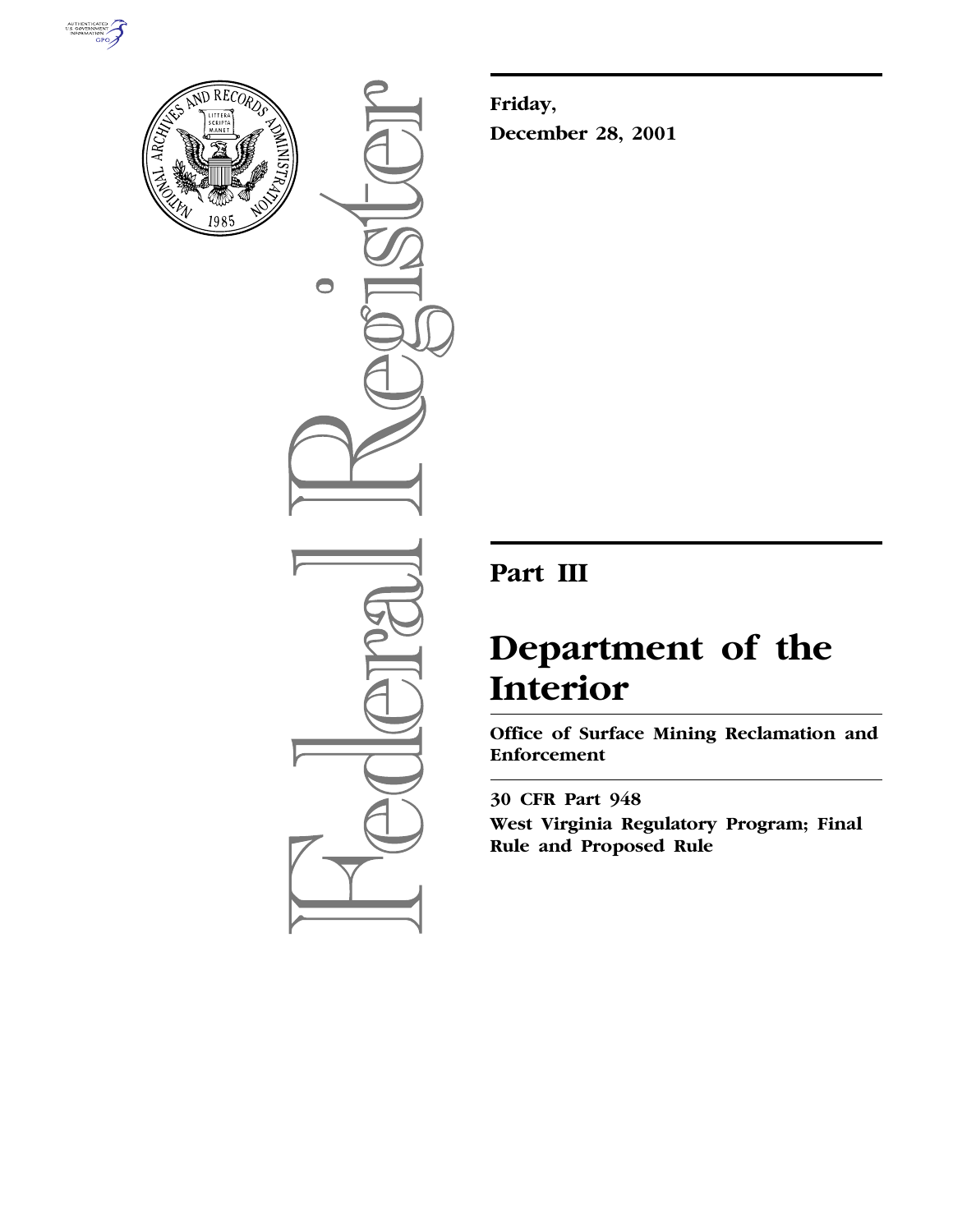# **DEPARTMENT OF THE INTERIOR**

# **Office of Surface Mining Reclamation and Enforcement**

#### **30 CFR Part 948**

**[WV–093–FOR]**

#### **West Virginia Regulatory Program**

**AGENCY:** Office of Surface Mining Reclamation and Enforcement, Interior. **ACTION:** Final rule; approval of amendment.

**SUMMARY:** We, the Office of Surface Mining Reclamation and Enforcement (OSM), are approving a proposed amendment to the West Virginia surface coal mining regulatory program (the West Virginia program) authorized under the Surface Mining Control and Reclamation Act of 1977 (SMCRA or the Act). The program amendment consists of changes to the Code of West Virginia (W. Va. Code) as contained in Enrolled Senate Bill 5003. The amendment creates a Special Reclamation Fund Advisory Council and increases the special reclamation tax rate on coal to provide additional revenues for the West Virginia Special Reclamation Fund.

**EFFECTIVE DATE:** December 28, 2001.

**FOR FURTHER INFORMATION CONTACT:** Mr. Roger W. Calhoun, Director, Charleston Field Office, 1027 Virginia Street East, Charleston, West Virginia 25301. Telephone: (304) 347–7158.

#### **SUPPLEMENTARY INFORMATION:**

- I. Background on the West Virginia Program
- II. Background on West Virginia's Alternative Bonding System
- III. Submission of the Amendment IV. OSM's Findings
- 
- V. Summary and Disposition of Comments
- VI. OSM's Decision
- VII. Procedural Determinations

#### **I. Background on the West Virginia Program**

Section 503(a) of the Act permits a State to assume primacy for the regulation of surface coal mining and reclamation operations on non-Federal and non-Indian lands within its borders by demonstrating that its program includes, among other things, ''\* \* \* a State law which provides for the regulation of surface coal mining and reclamation operations in accordance with the requirements of the Act  $*$   $*$ and rules and regulations consistent with regulations issued by the Secretary pursuant to the Act.'' *See* 30 U.S.C.  $1253(a)(1)$  and  $(7)$ . On the basis of these

criteria, the Secretary of the Interior conditionally approved the West Virginia program on January 21, 1981. You can find background information on the West Virginia program, including the Secretary's findings, the disposition of comments, and conditions of approval of the West Virginia program in the January 21, 1981, **Federal Register** (46 FR 5915). You can also find later actions concerning West Virginia's program and program amendments at 30 CFR 948.10, 948.12, 948.13, 948.15, and 948.16.

# **II. Background on West Virginia's Alternative Bonding System (ABS)**

On January 21, 1981, the Secretary conditionally approved West Virginia's ABS. The ABS has two basic components: the site-specific or incremental bond posted by the permittee and the Special Reclamation Fund (the Fund), comprised of a special reclamation tax, civil penalty assessments, and interest earned on the revenues, which is intended to cover any reclamation costs in excess of the site-specific or incremental bond.

At the time of approval, the Secretary required that the State provide an actuarial study of the Fund demonstrating that the amount of money going into the Fund would cover the demands to be placed on it, along with any program changes needed to redress any deficiencies identified by the actuarial study (46 FR 5956).

The State submitted an actuarial study on October 29, 1982 (Administrative Record No. WV–456). The study concluded that the Fund was solvent, in part because it contained a funding mechanism (the special reclamation tax) to provide for the cost of future reclamation. On March 1, 1983 (41 FR 8447), we subsequently found that the State's alternative bonding provisions were in accordance with section 509(c) of SMCRA and the Federal criteria for approval of alternative bonding systems at 30 CFR 806.11(b), which has since been recodified as 30 CFR 800.11(e). Consequently, we removed the condition (25) relating to our approval of the State's ABS.

By 1988–89, our oversight evaluations indicated that the Fund lacked sufficient revenue to reclaim all outstanding bond forfeiture sites. In addition, the cash balance in the Fund ceased earning interest because of losses suffered by the State's Consolidated Investment Fund. On October 1, 1991, we notified the State, pursuant to 30 CFR 732.17(c) and (e), that a program amendment was necessary because the

Fund no longer met the requirements of 30 CFR 800.11(e).

In a series of amendments beginning in 1993, West Virginia revised portions of its program in an attempt to resolve some of our concerns. For example, the State increased its special reclamation tax from one cent to three cents per ton of coal mined and adopted site-specific bonding regulations. In addition, Deloitte and Touche, an accounting and consulting company, completed an actuarial study of the Fund in March 1993. The study concluded that the Fund had an accrual deficit position as of June 30, 1992, but that the Fund would realize gradual improvement over the next five years.

On October 4, 1995 (60 FR 51900), we announced our partial approval of the State's amendments. However, as specified in 30 CFR 948.16 (jjj), (kkk), and (lll), we also required the State to amend certain statutory provisions to fully eliminate the deficit in the Special Reclamation Fund and to provide for treatment of pollutional discharges from bond forfeiture sites.

OSM and the State conducted additional studies that were completed in September 1997 and June 1999 to assess the financial condition of the Fund. The studies found that the Fund could eventually be solvent if its responsibilities were limited to land reclamation. However, the studies also determined that treatment of pollutional discharges from forfeited sites required additional revenue.

By letter dated September 29, 2000, we informed the West Virginia Department of Environmental Protection (WVDEP) that Federal corrective action would be taken, unless the Legislature adopted the necessary changes to the Fund to resolve the identified deficiencies (Administrative Record No. WV–1181). However, the Legislature adjourned without enacting the proposed changes.

On April 18, 2001, WVDEP requested additional time to develop and obtain approval of statutory and regulatory changes to the State's bonding provisions (Administrative Record No. WV–1206). In addition, WVDEP requested that we conduct an informal review of a report entitled ''The Mountain State Clean Water Trust Fund.'' Under a plan that was based on the report, WVDEP intended to bifurcate the Fund into two distinct accounts, one for land reclamation and one for water treatment.

In a letter dated June 29, 2001, we initiated corrective action under 30 CFR 733.12(b). In that letter, which is known as a Part 733 notification, we notified the State that it must initiate certain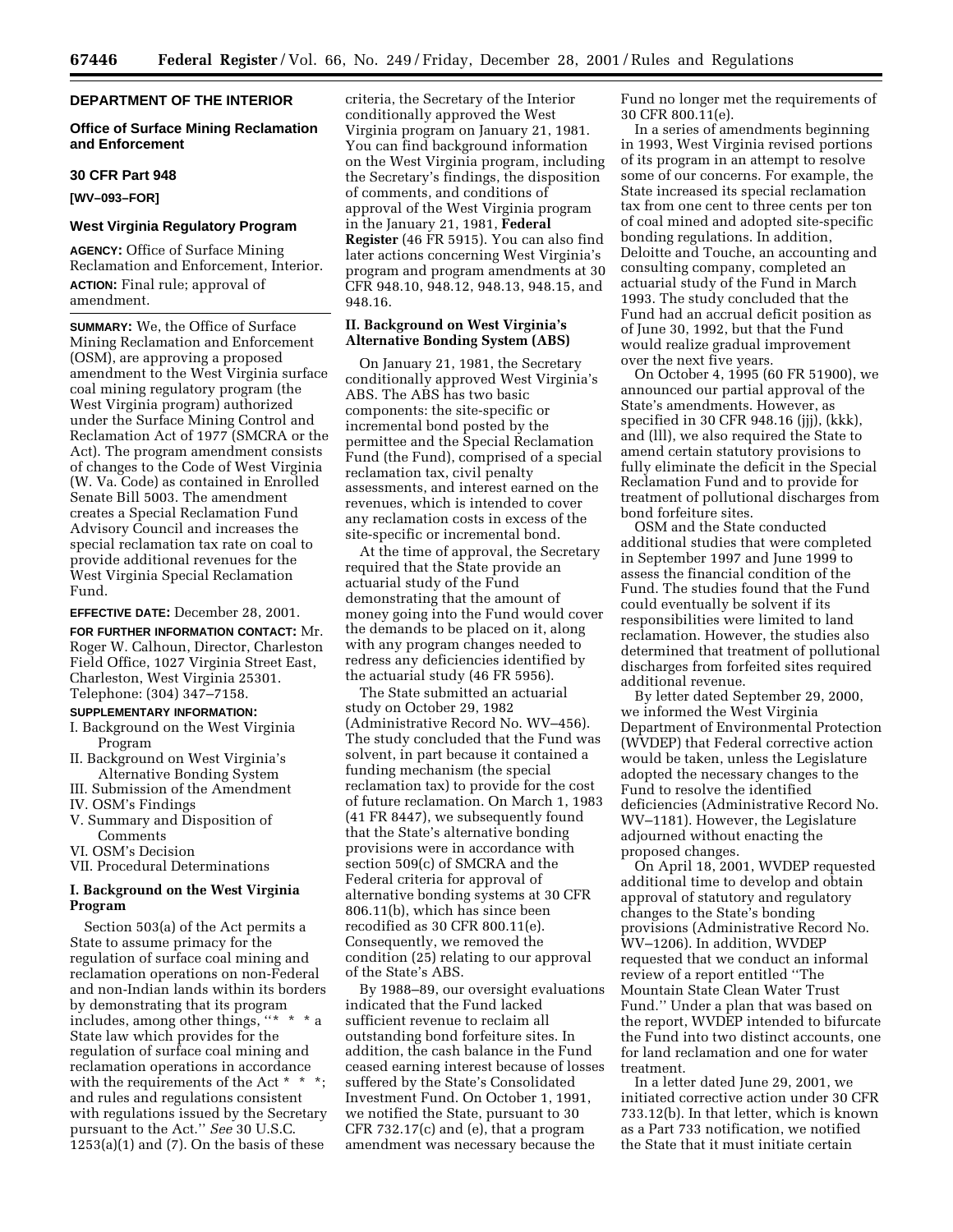remedial measures by July 27, 2001, to satisfy the outstanding required amendments at 30 CFR 948.16 (kkk), (jjj), and (lll) and that it must submit the necessary, fully-enacted and adopted statutory and regulatory revisions no later than 45 days after the end of the 2002 regular session of the Legislature (Administrative Record No. WV–1218). As stated in the letter, if West Virginia failed to take these measures, we intended to recommend that the Secretary partially withdraw approval of the State program and implement a partial Federal regulatory program.

On July 27, 2001, WVDEP submitted draft statutory and regulatory revisions in response to our Part 733 notification (Administrative Record No. WV–1231). The draft changes are commonly referred to as the 20/20 Plan.

By e-mail message dated August 8, 2001, WVDEP provided us with additional draft legislative changes for informal review (Administrative Record No. WV–1233A). The proposed revisions are commonly called the 7–Up Plan.

On August 9 and August 28, 2001, we provided WVDEP our informal review of the proposed statutory revisions that were submitted on August 8 (Administrative Record Nos. WV–1233 and WV–1235). Under the draft legislation, the special reclamation tax would be increased from 3 cents to 14 cents per ton of clean coal mined for 39 months and reduced to 7 cents thereafter with biennial review by an advisory council.

By letter dated August 13, 2001, WVDEP provided us with a schedule for submitting statutory and regulatory revisions to the Legislature in response to our Part 733 notification (Administrative Record No. WV–1234). The letter specified that the State would formally submit the program amendment to us by April 30, 2002. The letter also indicated that the statutory changes could be presented to a special session of the Legislature before that date.

We released our financial analysis of the State's draft legislation on September 7, 2001 (Administrative Record No. WV–1236). In that report, we concluded that the proposal would generate sufficient revenues for about 9 years, but future adjustments would have to be made to meet long-term needs of the Fund.

On September 15, 2001, a special session of the West Virginia Legislature passed Senate Bill 5003, which is intended to eliminate the deficit in the Fund and provide for water treatment at bond forfeiture sites. The Governor of West Virginia (Governor) signed

Enrolled Senate Bill 5003 on October 4, 2001. The effective date of the bill is October 4, 2001, but none of the provisions could be implemented without OSM approval. WVDEP submitted the legislation as a program amendment on September 24, 2001 (Administrative Record No. WV–1238).

#### **III. Submission of the Amendment**

By letter dated September 17, 2001 (Administrative Record Number WV– 1237), the WVDEP notified us of the legislation that was approved during a special session of the West Virginia Legislature. By letter dated September 24, 2001 (Administrative Record Number WV–1238), the WVDEP formally submitted the legislation as a proposed program amendment.

As discussed in Section II of this preamble, the amendment, consisting of statutory revisions, was submitted in response to our Part 733 notification of June 29, 2001, and certain outstanding required program amendments. In accordance with our Part 733 notification, the State informed us on November 30, 2001, that it is developing regulatory changes that will be submitted to the Legislature during the upcoming regular legislative session that begins on January 9, 2002 (Administrative Record Number WV– 1253).

The amendment being considered today consists only of changes to the W.Va. Code, as amended by Enrolled Senate Bill 5003. The amendment adds W.Va. Code section 22–1–17, which establishes the Special Reclamation Fund Advisory Council (Advisory Council). The amendment also revises W.Va. Code 22–3–11 by increasing the special reclamation tax rate and revises W.Va. Code 22–3–12 by deleting certain site-specific bonding provisions.

We announced receipt of the proposed amendment on October 24, 2001 (66 FR 53749). In the same document, we opened the public comment period and provided an opportunity for a public hearing or meeting on the adequacy of the amendment (Administrative Record Number WV–1243). While the amendment consists of Enrolled Senate Bill 5003, we also made Engrossed Senate Bill 5003 available for public review and comment. With a few exceptions, Engrossed Senate Bill 5003 is substantively identical to Enrolled Senate Bill 5003. However, the engrossed bill clearly shows, via underscoring and strikethroughs, most of the statutory language that has been added to or deleted from the W.Va. Code as a result of the enactment of Senate Bill 5003. We quoted the new

and revised provisions in their entirety in the October 24, 2001, **Federal Register** notice in which we asked for public comment on the amendment. We did not hold a public hearing or meeting on the amendment because no one requested one. The public comment period closed on November 23, 2001.

We received comments on this amendment from the U.S. Department of Labor, Mine Safety and Health Administration, and the U.S. Environmental Protection Agency. In addition, we received comments from the West Virginia Highlands Conservancy (WVHC); Morgan Worldwide Mining Consultants, Inc., consultant for the WVHC; and the West Virginia Coal Association, Inc.

On November 6, the WVHC requested that the comment period on the amendment be extended through December 14, 2001 (Administrative Record No. WV–1245). On November 9, 2001, we denied the request (Administrative Record Number WV– 1245). See Section V., ''Public Comments'' Item 4, ''Alleged abuse of discretion by failing to grant an extension to the comment period,'' below.

#### **IV. OSM's Findings**

This section contains our findings on the amendment.

As stated above in Section II, we notified the State in accordance with 30 CFR 733.12(b) that it must submit fullyenacted and adopted statutory and regulatory revisions to fix its ABS within 45 days after the close of the 2002 regular legislative session. We estimate this deadline will occur about April 23, 2002. This rule announces our decision to approve the amendment, based on the findings in this section of the preamble. However, because of the complexity of the issues concerning the long-term solvency of the ABS, we are deferring decision on the broader issue of whether the State has fully fixed its ABS. We will use the time remaining between now and the deadline mentioned above to conduct further analysis and to allow all interested parties the necessary time to complete a comprehensive review. We will publish a separate notice in the **Federal Register** soliciting further comments on the effect these amendments have on the ABS and whether additional measures are needed to restore full consistency with Federal ABS requirements.

Under 30 CFR 732.17(h)(10), we must use the applicable criteria in 30 CFR 732.15 in approving or disapproving State program amendments. Because this amendment pertains only to performance bonds, the applicable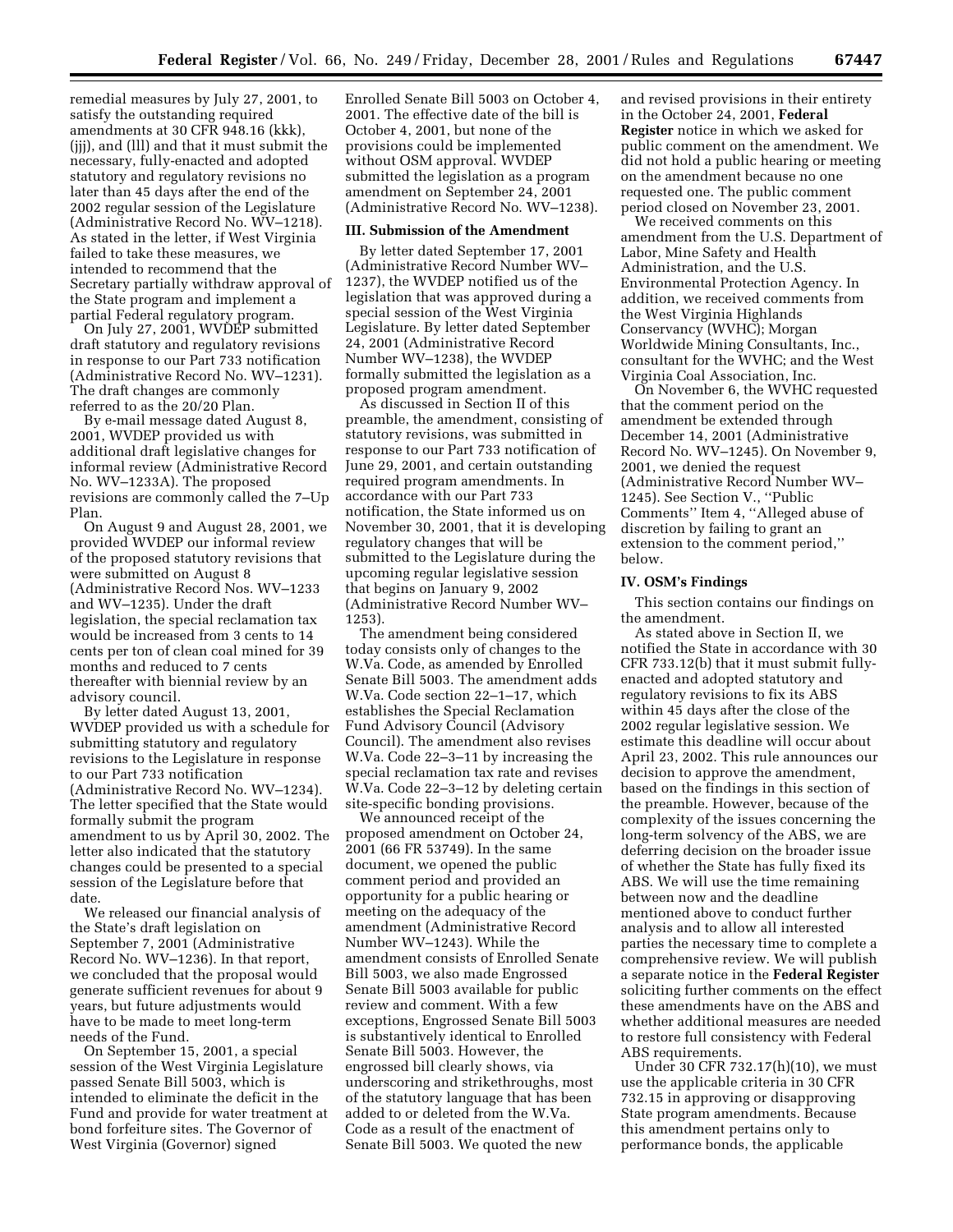criteria are those in 30 CFR 732.15(b)(6). That paragraph provides that the State regulatory authority must have the authority under State laws and regulations—and the State program must include provisions—to ''[i]mplement, administer and enforce a system of performance bonds and liability insurance, or other equivalent guarantees, consistent with the requirements of subchapter J of [30 CFR Chapter VII].'' As discussed in Section II of this preamble, the Secretary made the finding required by 30 CFR 732.15(b)(6) when he conditionally approved the West Virginia ABS on January 21, 1981, with full approval following on March 1, 1983.

The relevant provisions of subchapter J are those in 30 CFR 800.11(e), which establishes criteria for approval of an ABS as part of a State or Federal program. Therefore, our findings focus on those provisions of the amendment relevant to the criteria in 30 CFR 800.11(e). We do not necessarily discuss changes that are not pertinent to those criteria.

OSM Directive STP–1 interprets the requirements of 30 CFR 800.11(e) as they pertain to State program amendment approval. Appendix 12 of Directive STP–1 specifies that, once the Secretary approves an ABS, we may approve subsequent revisions to the ABS through the State program amendment process as long as those revisions do not adversely impact previous findings. The directive further states that, when a proposed amendment concerns an ABS that no longer meets the criteria in 30 CFR 800.11(e), we may approve the amendment even if it does not fully remedy all deficiencies, provided we find that the amendment does not adversely affect the solvency of the ABS. Based upon this rationale, we may approve any amendment that improves the ABS, even as we defer on the question of whether the amendment fully restores solvency or compliance with the other requirements of 30 CFR 800.11(e).

We find that this amendment will improve the solvency of the ABS by adding approximately \$1.9 million per month to the Special Reclamation Fund, beginning January 1, 2002. However, because this tax rate increase cannot take effect without our approval, we believe that delaying a decision on these funding enhancements until we decide the broader question of whether the amendment fully satisfies 30 CFR 948.16(lll), as a commenter advocates, would be counterproductive. Our findings do not attempt to determine whether the ABS as revised by this

amendment would be fully consistent with the criteria in 30 CFR 800.11(e). Instead, we conclude that the amendment improves the ability of the ABS to comply with those criteria. As discussed above, we will separately determine, after opportunity for further comment, whether this amendment has satisfied all outstanding requirements or whether additional measures are needed.

See Section II above, for a review of the history of our approval of West Virginia's ABS and the circumstances that preceded the State's submittal of this amendment.

## *1. W.Va. Code 22–1–17 Special Reclamation Fund Advisory Council*

This new section creates the Advisory Council.

Purpose and Operation of the Advisory Council

Senate Bill 5003 creates the Advisory Council to ensure ''the effective, efficient and financially stable operation of the special reclamation fund.'' As required by W.Va. Code 22–1–17, the Advisory Council must ''study the effectiveness, efficiency, and financial stability of the special reclamation fund with an emphasis on development of a financial process that ensures the longterm stability of the special reclamation program.'' The Advisory Council must submit an annual report to the West Virginia Legislature and the Governor on the adequacy of the special reclamation tax (see Finding 2) and the fiscal condition of the Fund. The report must include recommendations as to whether any adjustments to the special reclamation tax should be made, considering the cost, timeliness and adequacy of bond forfeiture reclamation, including water treatment.

The Advisory Council will consist of eight members, including the Secretary of the WVDEP (or designee), the Treasurer of the State of West Virginia (or designee), and the Director of the National Mine Land Reclamation Center at West Virginia University. In addition, the Governor will appoint five members: four representing the interests of the coal industry, environmental protection organizations, coal miners, and the general public; and one who, by training and profession, is an actuary or economist.

The Federal regulations at 30 CFR 800.11(e)(1) require that an ABS ensure that the regulatory authority has sufficient money to complete the reclamation plan for any areas which may be in default at any time. We find that the Advisory Council, which has a statutory mandate to study the

effectiveness, efficiency, and financial stability of the Fund, should prove useful in helping the ABS comply with 30 CFR 800.11(e). Therefore, we are approving the addition of W.Va. Code 22–1–17 to the West Virginia program.

*2. W.Va. Code 22–3–11 Bonds; Amount and Method of Bonding; Bonding Requirements; Special Reclamation Tax and Fund; Prohibited Acts; Period of Liability*

#### a. Incremental Bonding—Bond Amount

In W.Va. Code 22–3–11(a), the State has increased the amount of the penal bond from one thousand dollars per acre to not less than one thousand dollars nor more than five thousand dollars for each acre or fraction thereof. This revision clarifies that incremental bonding is subject to the same per-acre bonding rate range as found in W.Va. Code 22–3–12(b)(1), which pertains to site-specific bonding of an entire permit area.

We find that this change would improve the ability of the West Virginia ABS to comply with 30 CFR 800.11(e). Therefore, we are approving it.

#### b. Use of Funds

As amended, W.Va. Code 22–3–11(g) provides that moneys accrued in the Fund are reserved for the purposes set forth in W.Va. Code 22–3–11, which concerns bonds, and W.Va. Code 22–1– 17, which concerns the Advisory Council. The Legislature also added language to prohibit the expenditure of moneys from the Fund to reclaim lands that are ''eligible for abandoned mine land (AML) reclamation funds under article two of this chapter.''

The latter change is apparently related to section  $402(g)(4)(B)$  of SMCRA. As enacted on November 5, 1990, that provision authorizes use of AML reclamation funds to perform land reclamation on, and treat pollutional discharges of water from, (1) unreclaimed sites that were mined after August 4, 1977, under a program other than a permanent regulatory program approved by the Secretary, and (2) permanent program bond forfeiture sites with surety bonds for which the surety became insolvent on or before November 5, 1990. In both cases, SMCRA authorizes use of AML reclamation funds only if funds available from the bond or other form of financial guarantee or from any other source are not sufficient to provide adequate reclamation or abatement.

West Virginia revised its Abandoned Mine Lands and Reclamation Act and its AML Plan in response to the addition of section  $402(g)(4)(B)$  to SMCRA.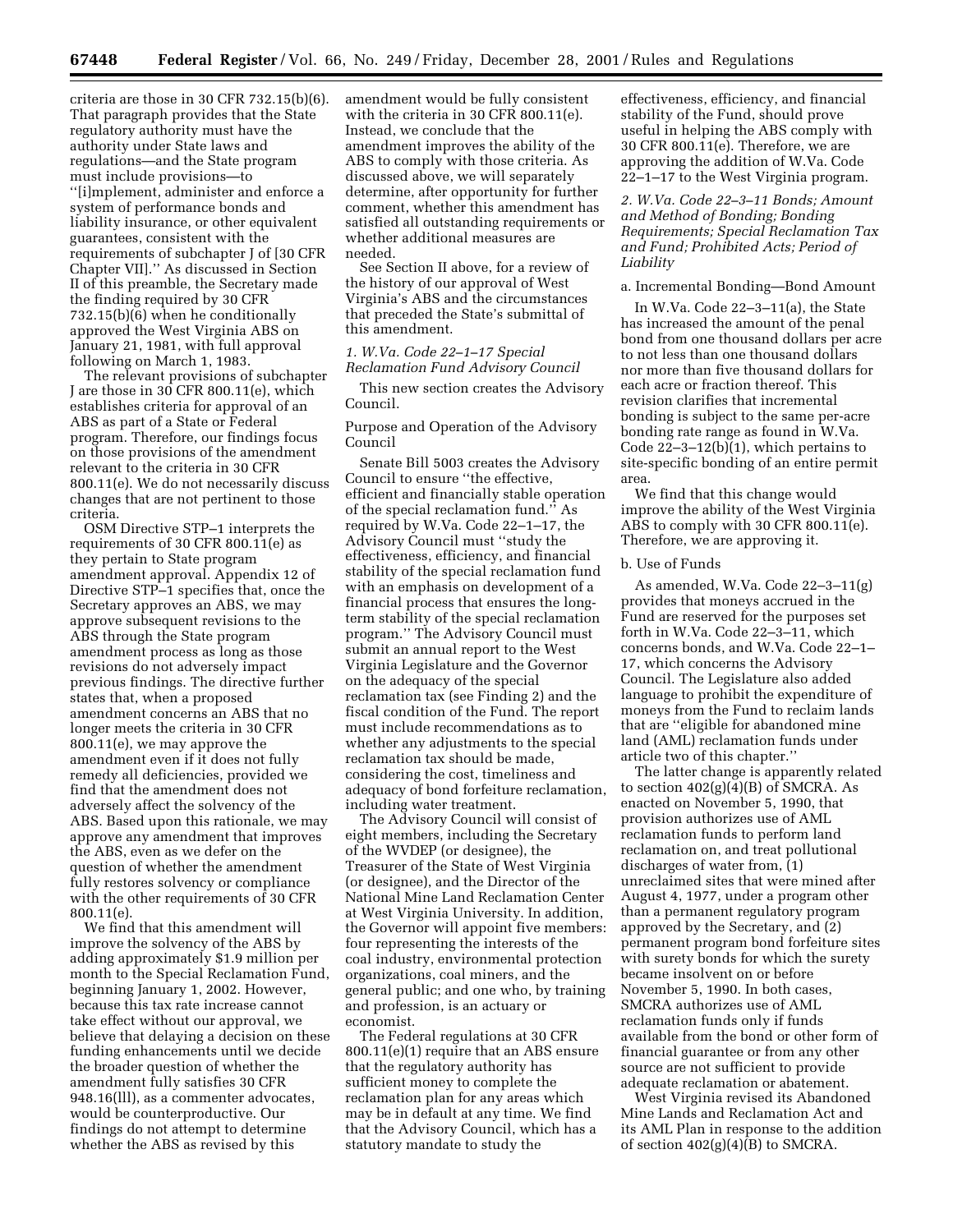However, as discussed in the March 26, 1993, **Federal Register** (58 FR 16353, 16354), we deferred a decision on the State's proposed revisions because they were not fully consistent with the Federal provisions.

Because of our deferral, addition of the phrase ''where the land is not eligible for abandoned mine land reclamation funds under article two of this chapter'' to W.Va. Code 22–3–11(g) does not preclude use of moneys from the Fund to reclaim any site for which a bond is required under 30 CFR Part 800 and section 509 of SMCRA. Therefore, we find that this revision to W.Va. Code 22–3–11(g) is not inconsistent with the bonding requirements of 30 CFR Part 800 and section 509 of SMCRA, and we are approving it.

#### c. Water Treatment Expenditures

The State has deleted a provision in W.Va. Code 22–3–11(g) that limited spending from the Fund for water treatment systems to 25 percent of the annual amount of the fees collected. This provision restricted expenditures for water treatment purposes, without regard to the amount needed to adequately treat such sites and ensure compliance with applicable effluent limitations and water quality standards. The deletion of this provision is necessary to provide for the complete abatement or treatment of pollutional discharges of water from bond forfeiture sites.

The deletion of the 25 percent limitation partially satisfies the requirement codified at 30 CFR 948.16(jjj). However, to fully satisfy this requirement, the State must also delete the 25-percent limitation in its regulations at Code of State Regulations (CSR) 38–2–12.5(d). Under 30 CFR 948.16(jjj) the State must revise W.Va. Code 22–3–11(g) and CSR 38–2–12.5(d) to remove the limitation on the expenditure of funds for water treatment or to otherwise provide for the treatment of polluted water discharged from all bond forfeiture sites. As mentioned above, WVDEP is in the process of further revising its regulations. The State has said that it plans to delete the 25-percent limitation in its regulations at CSR 38–2–12.5(d) during the upcoming regular legislative session.

In addition, revised subsection 22–3– 11(g) states that the Secretary ''may,'' rather than ''shall,'' ''use the special reclamation fund for the purpose of designing, constructing and maintaining water treatment systems when they are required for a complete reclamation of the affected lands \* \* \*.'' Ordinarily, the use of the word ''may'' implies

discretion. However, the West Virginia Supreme Court of Appeals has determined that the WVDEP has a mandatory duty to use bond moneys for acid mine drainage treatment. *State ex rel. Laurel Mountain* v. *Callaghan*, 418 S.E.2d 580 (1990). Moreover, in a subsequent decision, the Court held that W.Va. Code 22A–3–11(g), now codified as 22–3–11(g), imposes upon the WVDEP ''a mandatory, nondiscretionary duty to utilize moneys from the SRF [Special Reclamation Fund] \* \* \*, to treat AMD [acid mine drainage] at bond forfeiture sites when the proceeds of the forfeited bonds are less than the actual cost of reclamation.'' *State ex rel. West Virginia Highlands Conservancy, Inc.* v. *West Virginia DEP*, 447 S.E.2d 920, 925 (1994).

Nevertheless, we have previously found that the word ''may,'' in subsection (g), could not be approved because it provides the WVDEP with the discretion not to use Fund moneys for water treatment. (60 FR at 51902, October 4, 1995.) Therefore, we are requiring that the State amend its program to specify that moneys from the Fund must be used, where needed, to pay for water treatment on bond forfeiture sites. Otherwise, we find that these amendments would improve the ability of the West Virginia ABS to comply with 30 CFR 800.11(e) and that they are not inconsistent with that regulatory provision. As such, we are approving them. For the reasons discussed above, we are revising 30 CFR 948.16(jjj) to reflect the statutory changes and to require the State to amend its program to specify that the Fund must be used, where needed, to pay for water treatment on bond forfeiture sites.

#### d. Administrative Expenses

In W. Va. Code 22–3–11(g), the State deleted a reference to Articles 2 and 4 of W. Va. Code Chapter 22. The revised provision now only allows the WVDEP to expend up to 10 percent of the total annual assets in the Fund to implement and administer the provisions of W. Va. Code 22–3 and, to the extent that they apply to the Surface Mine Board, W. Va. Code 22B–1 and 4. This revision is intended to prohibit the expenditure of special reclamation funds for administrative activities under Article 2, Abandoned Mine Lands Reclamation Act, and Article 4, Surface Mining and Reclamation of Minerals Other Than Coal.

Given the current deficit in the Fund, we encouraged the State to modify this language to limit expenditures from the Fund for administrative expenses relating only to the special reclamation

program. Furthermore, as discussed in the March 20, 1986, **Federal Register** and codified at former 30 CFR 948.15(i), before making any withdrawals to cover administrative expenses unrelated to bond forfeitures, West Virginia must request and receive OSM concurrence for such withdrawals (54 FR 9649). To assist in restoring and maintaining the financial solvency of the Fund, this requirement will continue to apply to any withdrawals that are not related to bond forfeiture reclamation administrative expenses.

For the reasons discussed above, we find that these revisions to W. Va. Code 22–3–11(g) would improve the ability of the West Virginia ABS to comply with 30 CFR 800.11(e). Therefore, we are approving them.

#### e. Special Reclamation Tax Rates/ Financial Analysis

New W. Va. Code 22–3–11(h) increases the permanent special reclamation tax rate from 3 cents per ton of clean coal mined to 7 cents per ton of clean coal mined. This subsection also levies an additional tax of 7 cents per ton of clean coal mined for a period not to exceed 39 months. Collection of both taxes will begin on or after January 1, 2002. Coal refuse reprocessing operations that require a surface mining permit must pay the tax on the clean coal obtained by these mining methods.

Subsection 22–3–11(h) provides that the 7-cent permanent tax rate may not be reduced until the Fund has sufficient moneys to meet the State's reclamation responsibilities under W. Va. Code 22– 3–11. Furthermore, this tax rate will be reviewed and, if necessary, adjusted annually by the Legislature upon recommendation of the Advisory Council (see Finding 1 above).

The increased per-ton tax assessments are intended to eliminate the existing Fund deficit and assure that the Fund will have sufficient moneys to meet the State's long-term water treatment responsibilities and complete the reclamation plans of existing and future bond forfeiture sites.

On September 7, 2001, we completed a financial analysis of a draft version of a legislative submission that would have increased the special reclamation tax rate (Administrative Record Number WV–1236). At that time, we informed the State that based on our analysis, it appeared that a proposed tax rate of 14 cents for up to 39 months and 7 cents thereafter would allow the WVDEP to eliminate the current Fund deficit and meet land reclamation and water treatment needs for several years. Our projections also indicated that, following the period of surplus, the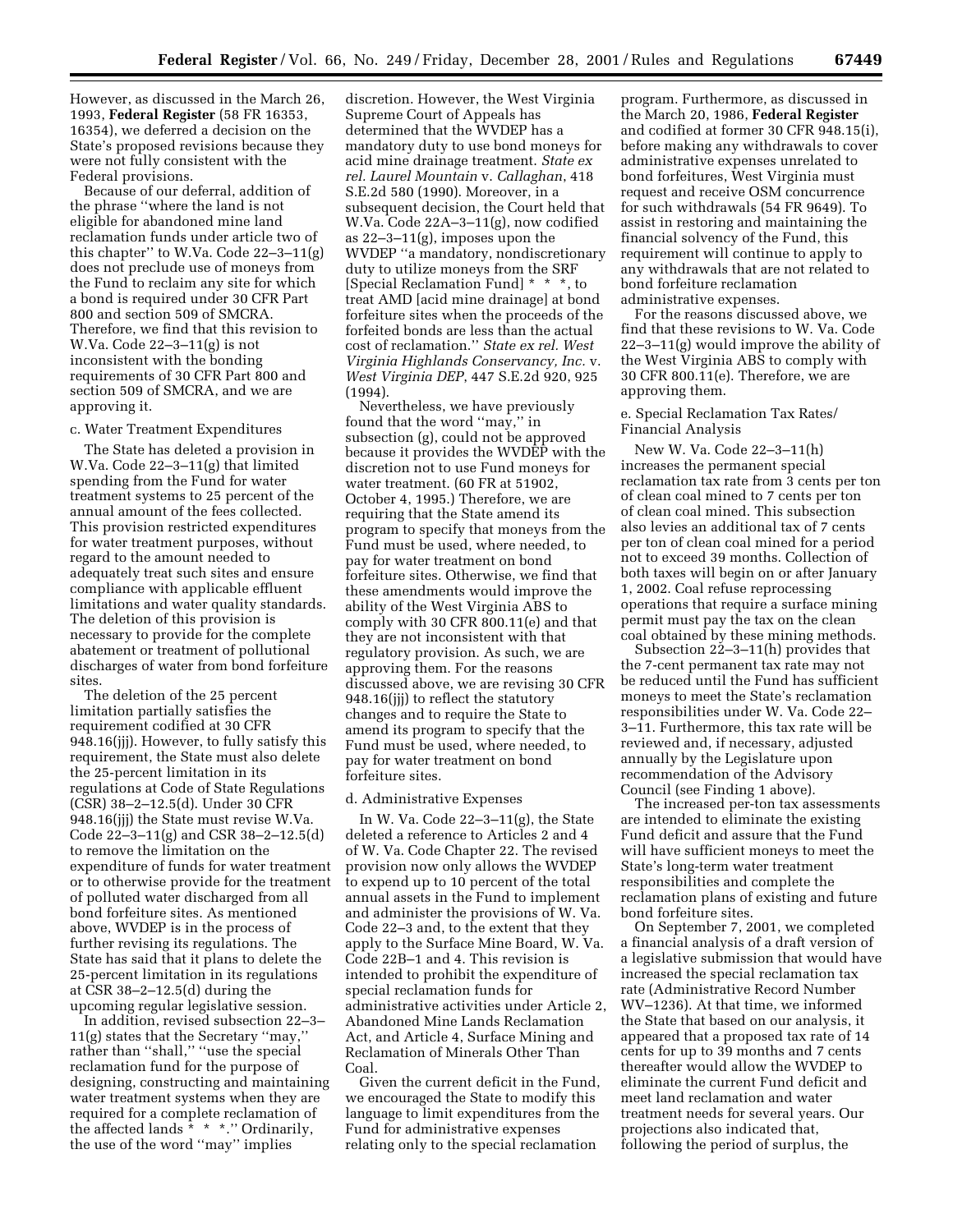liabilities of the Fund would exceed its assets in about nine years and that future adjustments of the special reclamation tax rate would be necessary to maintain a positive balance to meet future land reclamation and water treatment needs.

However, as amended, the W. Va. Code provides several mechanisms intended to prevent the Fund from deteriorating to a point where its liabilities exceed its assets. First, W. Va. Code 22–3–11(h) provides that the 7 cent permanent special reclamation tax rate may not be reduced until the Fund has sufficient moneys to meet the State's reclamation responsibilities established by law. Second, W. Va. Code 22–1–17 establishes the Advisory Council to ''ensure the effective, efficient and financially stable operation of the Fund.'' If the Advisory Council fulfills its obligations, the West Virginia Legislature and the Governor will have the information and data they need to make sound decisions and effective adjustments to the special reclamation tax rate so that the Fund will maintain a positive balance to meet existing and future land and water reclamation obligations.

In addition, W. Va. Code 22–1– 17(f)(6) provides that the Advisory Council must ''[s]tudy and recommend to the Legislature alternative approaches to the current funding scheme of the special reclamation fund, considering revisions which will assure future proper reclamation of all mine sites and continued financial viability of the state's coal industry.'' Because reclamation of mine sites includes meeting water treatment obligations, and because subsection 22–1–17(f)(6) provides a mechanism that, if properly implemented, could help assure proper future reclamation, we believe this provision will greatly assist in ensuring that the State is able to adequately address the Fund's long-term bond forfeiture reclamation obligations.

For the reasons discussed above, we find that the addition of W. Va. Code 22–3–11(h) would improve the ability of the West Virginia ABS to comply with 30 CFR 800.11(e). Therefore, we are approving it.

However, we are not deciding today whether the amendments satisfy the outstanding required amendment pertaining to the financial adequacy of the State's ABS at 30 CFR 948.16(lll). 30 CFR 948.16(lll) requires that the State eliminate the deficit in the ABS and ensure that sufficient money will be available to complete reclamation, including the treatment of polluted water, at all existing and future bond forfeiture sites. Commenters on the

proposed amendments have expressed concern that the Fund, as currently financed by these amendments, may not maintain a positive cash balance to meet existing and future land reclamation and water treatment needs. Commenters provided information that we wish to more fully consider in our decision as to whether the amendment fully satisfies the requirements of 30 CFR 948.16(lll). Therefore, we will publish separately a new notice in the **Federal Register**, soliciting further comments on this issue.

#### f. Funding Mechanism

In W. Va. Code 22–3–11(k), the State eliminated language providing that the special reclamation tax must be collected whenever the reclamation liabilities of the State exceed the accrued amount in the Fund. This provision, in effect, allowed the accrued monies in the Fund to sink below the level of its reclamation and water treatment obligations. The deletion of this provision, in concert with the addition of the new provision at subsection 22–3–11(h) that prohibits the special reclamation tax rate from being reduced until the Fund has a positive balance, together with the creation of the Advisory Council at section 22–1– 17, is designed to help assure that the Fund maintains a positive balance to meet the State's land reclamation and water treatment responsibilities.

The deletion of this language from W. Va. Code 22–3–11(k) satisfies the requirement codified at 30 CFR 948.16(kkk) which provides that the State must remove the provision at (former) W. Va. Code  $22-3-11(g)$  that allows collection of the special reclamation tax only when the Fund's liabilities exceed its assets. For the reasons discussed above, we are approving the deletion of the language and we are removing 30 CFR 948.16(kkk).

#### g. Implementation of Amendments

New W. Va. Code 22–3–11(n) provides that the modifications to W. Va. Code 22–3–11 will become effective upon approval by the appropriate Federal agency or official. This provision is consistent with the Federal regulations at 30 CFR 732.17(g), which provide that no changes to State laws or regulations may take effect for purposes of the State program until approved as an amendment. Therefore, we are approving this subsection.

# *3. W. Va. Code 22–3–12 Site-specific Bonding*

This amendment deletes W. Va. Code 22–3–12(b), which contained provisions requiring the formulation of legislative rules to implement site-specific bonding requirements on an interim basis. West Virginia subsequently developed and adopted those rules in November 1992. Those rules remained in effect until April 1993, at which time the State adopted final legislative rules. Therefore, W. Va. Code 22–3–12(b) is no longer relevant.

This amendment also deletes W. Va. Code 22–3–12(f), which required the WVDEP to report every 90 days on the progress in developing and implementing the site-specific bonding requirements of W. Va. Code 22–3–12. Final legislative rules, which are codified at CSR 38–2–11.6, were adopted by the Legislature in 1993 and subsequently approved by OSM in 1995.

Neither of the deleted subsections has a Federal counterpart. We find that their deletion will not have an adverse impact on the ability of the West Virginia ABS to meet the criteria in 30 CFR 800.11(e). Therefore, we are approving their removal from the West Virginia program.

#### **V. Summary and Disposition of Comments**

# *Public Comments*

In response to our request for comments from the public on the proposed amendment (see Section III of this document), we received comments from the WVHC; Morgan Worldwide Mining Consultants, Inc., a consultant for the WVHC; and the West Virginia Coal Association, Inc. (WVCA). Our summary and disposition of those comments appears below.

#### 1. Criteria for Approving State Program Amendments

a. The WVHC alleged that we have no authority to approve the amendment because the amendment does not fully satisfy all outstanding requirements concerning the ABS. In particular, the WVHC argued against use of the rationale that the amendment would incrementally improve the effectiveness of the bonding system as a basis for approval of the amendment. According to the WVHC, approval of the amendment on that basis would be illegal because the ABS would remain in noncompliance with federal law. The WVHC argued that use of this rationale ''would eviscerate the requirements for an adequate alternative bonding system in 30 CFR 800.11(e) and 30 CFR 948.16(lll), and would allow incremental improvements over a long period of time that never achieved those requirements.'' The WVHC further stated that deferral of an analysis of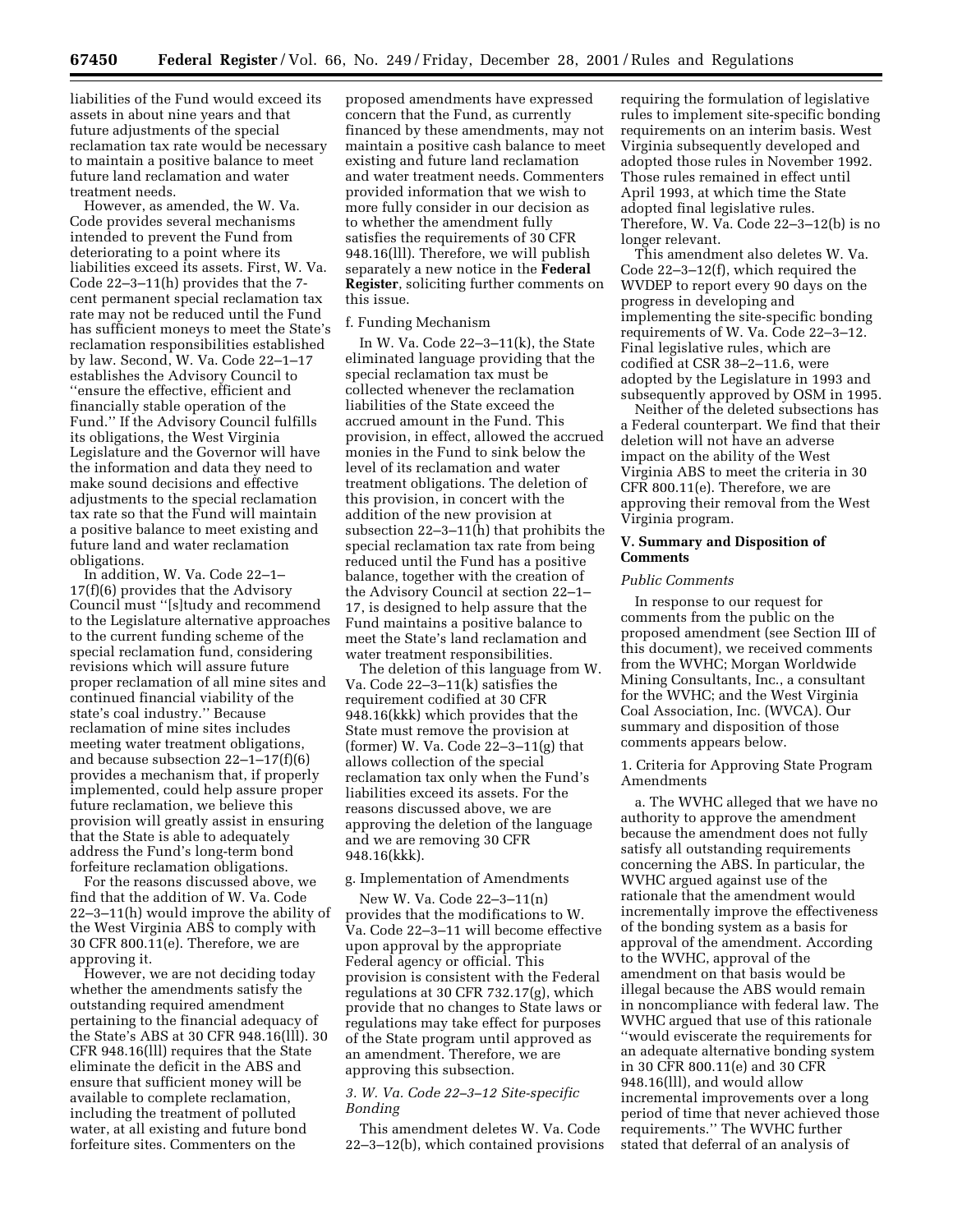whether the ABS as revised by the amendment would satisfy the requirements of 30 CFR 948.16(lll) would cause an unreasonable delay in remedying the inadequacies of the ABS.

Neither SMCRA nor the Federal regulations prohibit us from approving a proposed amendment that improves a deficient State program. It would be counterproductive for us to do otherwise. As discussed in Finding 2 above, we believe the amendment will greatly assist in ensuring that the West Virginia ABS is able to comply with the Federal ABS requirements at 30 CFR 800.11(e). Therefore, we are approving it.

However, we are deferring our decision as to whether these changes allow us to remove the language at 30 CFR 948.16(lll), which requires that West Virginia submit an amendment to eliminate the ABS deficit and ''to ensure that sufficient money will be available to complete reclamation, including the treatment of polluted water, at all existing and future bond forfeiture sites.'' As also discussed in Finding 2, we will open a new comment period to provide all interested parties with the opportunity to fully assess and comment on the impact that the amendment will have on the State's ABS and comment on whether the amendment is sufficient to justify removal of the required amendment at 30 CFR 948.16(lll). When that comment period closes, we will address all comments received in response to that comment period as well as all comments received in response to the comment period for this amendment that we have not responded to in this preamble.

b. The WVCA alleged that the amendment is inconsistent with Federal law and regulations because ''SMCRA neither addresses the need to bond for potential discharges of polluting water, nor does it create a special fund to supplement site specific bonds to aid in that reclamation.'' However, the WVCA argued that we must nonetheless approve the amendment because ''[t]he provisions of § 505(b) of SMCRA expressly provide that a State law that imposes requirements not found in SMCRA, or ones more stringent than those required by the federal program are not legally defective by reason of that inconsistency.''

We disagree with the commenter on both points. As discussed in Finding A.1.b. in the October 4, 1995, **Federal Register** (60 FR 51900, 51901–02), which concerns a different West Virginia ABS amendment, both SMCRA and the Federal regulations effectively require that the bond cover the cost of

completing the reclamation plan in the event of forfeiture, including the expense of treating any postmining pollutional discharges that develop. And section 509(c) of SMCRA expressly provides for the development of alternative bonding systems such as the one in place in West Virginia. Each ABS must meet the criteria established in 30 CFR 800.11(e).

With respect to the commenter's second argument, section 505(a) of SMCRA prohibits us from superseding a State law or regulation ''except insofar as such State law or regulation is inconsistent with the provisions of this Act.'' Section 505(b) provides that we may not construe State laws or regulations that provide for more stringent land use and environmental controls as inconsistent with SMCRA. It also provides that any provision of State law or regulation "for which no provision is contained in this Act shall not be construed to be inconsistent with this Act.'' In other words, section 505 precludes us from superseding a State statutory or regulatory provision merely because the State provision is more stringent or has no Federal equivalent. However, contrary to the commenter's assertion, section 505 places no affirmative duty on us to approve the pertinent provision as part of the State program. Furthermore, we would not approve a State provision that has no direct SMCRA counterpart if we determined that the State provision would conflict with a SMCRA-related requirement.

#### 2. Reclamation Cost Estimates

The WVHC stated that we misled the public and State Legislature by claiming that the amendment would solve the State's decades-long ABS deficit. Specifically, the WVHC stated that our September 7, 2001, financial analysis of the draft version of this amendment grossly misrepresents the ability of the amendment to raise sufficient revenues to make the fund solvent, and provide an adequate reserve to promptly reclaim future forfeiture sites. We disagree.

We note that the commenters on the amendment widely disagree on the effectiveness of the amendment to solve the financial problems of the ABS. However, our September 7, 2001, financial analysis represents our best estimate of the effect that the draft version of the amendment would have on the ABS, given the information available to us at the time. By giving commenters and ourselves more time, during the new comment period referenced above, to study the potential impacts of the proposed changes, we will assure a well reasoned decision as

to whether the amendment fully rectifies the long-term financial problems of the ABS.

3. Requirement to Bond for Treatment of Pollutional Discharges

The WVCA stated that SMCRA does not address the need to bond for potential discharges of polluting water and that our authority to impose that requirement at 30 CFR 948.16(lll) remains in question. The WVCA noted that the National Mining Association has filed suit in Federal court in Tennessee to have a similar program requirement there declared illegal. For these reasons, the WVCA asserted, our reference to 30 CFR 948.16(lll) is inappropriate.

The litigation referred to by WVCA (*National Mining Association* v. *Norton, Civil Action No. :00–0549, E.D. Tenn.*) has no current impact on the validity of the mandate imposed by OSM at 30 CFR 948.16(lll). Indeed, the court in that litigation has not yet decided whether SMCRA requires operators to post bonds to cover the costs of pollutional discharge treatment. Moreover, for the reasons stated in that litigation, and in our response to comments in this rulemaking in Item 1.b. above, we believe that SMCRA clearly does require operators to treat pollutional discharges during and after mining and reclamation until all applicable effluent limitations and water quality standards are met, and that, therefore, bonds must be posted to cover the costs of such treatment. We have stated this principle in several documents, including our decision on a prior West Virginia amendment as announced in the October 4, 1995, **Federal Register** (60 FR 51900, 51902), and our March 31, 1997, ''Policy Goals and Objectives on Correcting, Preventing and Controlling Acid/Toxic Mine Drainage.'' For these reasons, we disagree with WVCA's assertion that the requirement in 30 CFR 948.16(lll) is inappropriate.

4. Alleged Abuse of Discretion by Failing to Grant an Extension to the Comment Period

In a letter dated November 6, 2001 (Administrative Record Number WV– 1245), the WVHC requested an extension of the public comment period on the State program amendment. By letter dated November 9, 2001 (Administrative Record Number WV– 1246), we denied the request. WVHC stated in its comments to this amendment that we abused our discretion by denying its request.

We declined to reopen the comment period for two reasons. One, an extension would delay our decision on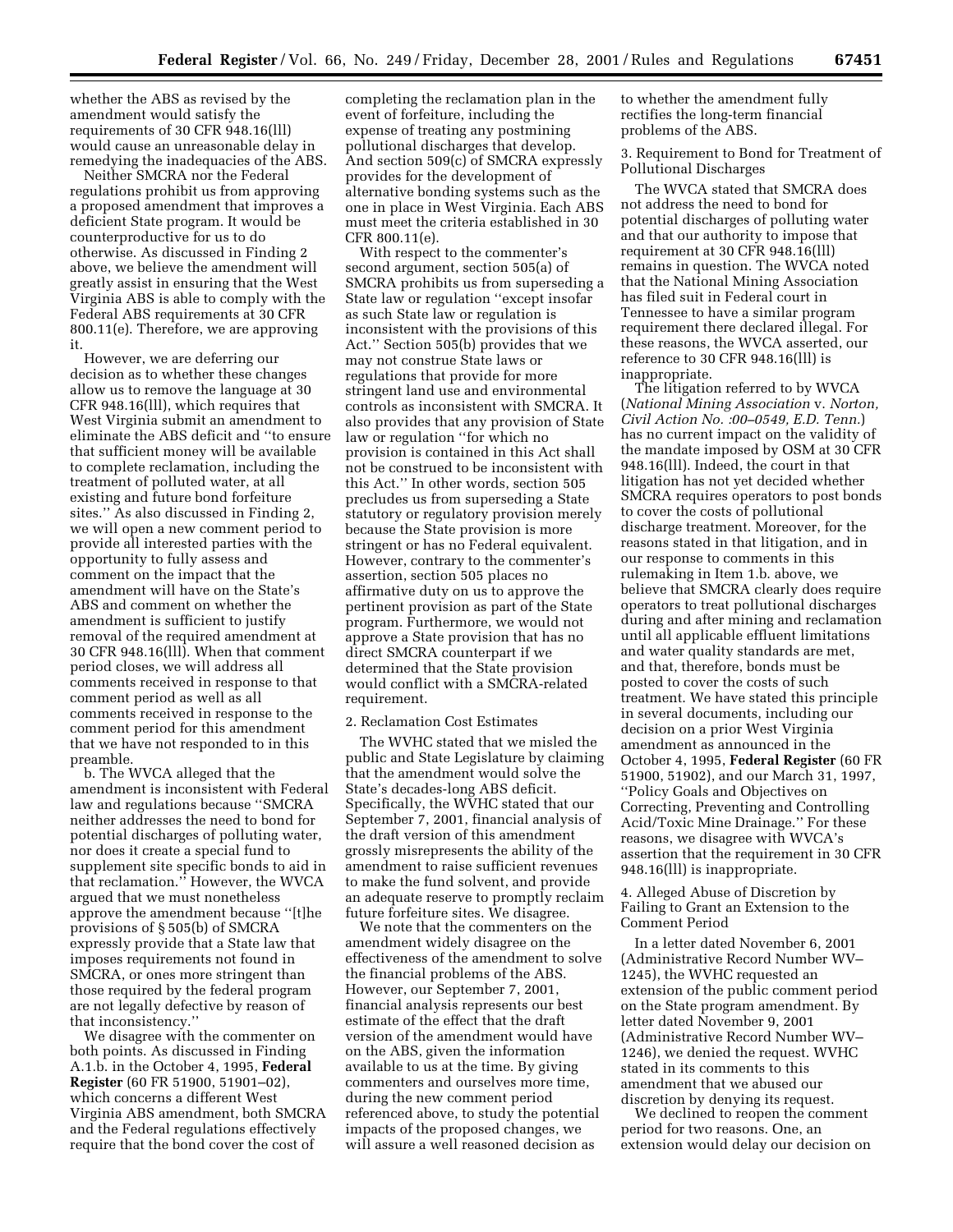the amendment, which could result in a loss of badly needed revenues, possibly \$1.9 million per month, to the Fund. Two, we agree with WVHC that, because of the complexity and the volume of material related to questions about how the amendment will affect the West Virginia program, additional time is needed by all interested parties to assess the effect of the amendment. Consequently, we have decided to open a new comment period on the broader question of whether the amendment fully satisfies the requirement at 30 CFR 948.16(lll) concerning the adequacy of the State's ABS. The new comment period will allow WVHC and all interested parties, including OSM, valuable additional time needed to thoroughly review those materials and assess whether the changes fully correct the deficiencies in the State's ABS.

Comments submitted in response to the comment solicitation for the amendment that we are approving today need not be resubmitted. All comments submitted on the current amendment that we have not addressed in this preamble will be addressed in full following the closure of the new comment period.

#### 5. Other WVHC Comments

The WVHC stated that the proposed amendment satisfies 30 CFR 948.16(kkk), but not 30 CFR 948.16(jjj) nor (lll). We agree that the amendment satisfies 30 CFR 948.16(kkk). See Finding 2.f. However, as we state in Finding 2.c., the amendment partially satisfies 30 CFR 948.16(jjj). To fully satisfy 30 CFR 948.16(jjj), the State must also delete the 25-percent limitation for water treatment in its regulations at CSR  $38 - 2 - 12.5(d)$ .

As we state in Finding 2.e., we are deferring our decision as to whether the amendment satisfies 30 CFR 948.16(lll) regarding the adequacy of the ABS. We will open a comment period in the near future to solicit comments on whether the amendment satisfies 30 CFR 948.16(lll).

#### 6. Morgan Worldwide Mining Consultants, Inc. Comments

All of the comments submitted by this commenter pertain to our September 7, 2001, financial analysis of the draft version of the amendment submitted by the State. As we discussed above, we will address all comments relating to our September 7, 2001, financial analysis at a later date. We will open a new comment period to ask for comments relating to 30 CFR 948.16(lll).

# 7. Other WVCA Comments

This WVCA expressed support for the amendment and urged us to approve the amendments. As noted above in the findings, we are approving the amendments.

The WVCA complimented the WVDEP and the State Legislature for developing comprehensive legislation that, it said, will address the question of proper funding for bond forfeiture sites. In response, we note that although we are approving the amendments, we are not deciding today the broader question of whether the amendment satisfies 30 CFR 948.16(lll), regarding the adequacy of the ABS. We will open a new comment period to ask for comments relating to 30 CFR 948.16(lll).

The remaining comments submitted by this commenter pertain to our September 7, 2001, financial analysis of the draft version of the amendment submitted by the State. We will address all comments relating to our September 7, 2001, financial analysis in a decision we will ultimately render on the broader issue of whether the amendment satisfies the requirements of 30 CFR 948.16(lll).

#### *Federal Agency Comments*

Under 30 CFR 732.17(h)(11)(i) and section 503(b) of SMCRA, we requested comments on the amendment from various Federal agencies with an actual or potential interest in the West Virginia program (Administrative Record Number WV–1239). The U. S. Department of Labor, Mine Safety and Health Administration (MSHA) responded and stated that it finds no issues or impact upon miner's health and safety with the State amendment (Administrative Record Number WV– 1248).

# *Environmental Protection Agency (EPA) Comments*

Under 30 CFR 732.17(h)(11)(i) and (ii), we are required to get a written concurrence from EPA for those provisions of the program amendment that relate to air or water quality standards issued under the authority of the Clean Water Act (33 U.S.C. 1251 *et seq.*) or the Clean Air Act (42 U.S.C. 7401 *et seq.*). None of the revisions that West Virginia made in this amendment pertain to air or water quality standards. Therefore, we did not ask EPA for its concurrence on this amendment.

Under 30 CFR 732.17(h)(11)(i), by letter dated September 28, 2001(Administrative Record No. WV– 1239), we requested comments from EPA on this amendment (Administrative Record Number WV–

1238). The EPA responded by letter dated November 13, 2001 (Administrative Record Number WV– 1247). The EPA commended the State for eliminating the 25-percent expenditure limitation for water treatment. As we noted in Finding 2.c. above, the deletion of the 25-percent limitation only partially satisfies the required program amendment codified at 30 CFR 948.16(jjj). The State still needs to revise its regulations to conform with the statutory changes.

The EPA also recommended eliminating the 39-month limit on the temporary tax. According to the EPA, this restriction could result in insufficient funds for possible future acid mine drainage treatment needs. The EPA stated that the State Legislature would always have the option on an annual basis to adjust the tax rate downward when the Fund is determined to have sufficient resources.

As discussed in Finding 2.e. above, the legislation provides that the permanent 7-cent tax rate ''may not be reduced until the special reclamation fund has sufficient moneys to meet the reclamation responsibilities. \* \* \*''

In addition, as noted in that finding, the amendment provides an appropriate mechanism, via the Advisory Council, to effectively manage and monitor the financial condition of the Fund and the adequacy of the special reclamation tax. Therefore, we are approving the amendment. However, we plan to solicit further comments to determine if the State's ABS provides for the amount of financial resources and kinds of assurances that EPA feels is necessary if the State is to meet long-term water treatment needs at bond forfeiture sites.

# **VI. OSM's Decision**

Based on the above findings, we are approving the amendment submitted by West Virginia on September 24, 2001. In addition, we are removing the required program amendment at 30 CFR 948.16(kkk).

We are also revising 30 CFR 948.16(jjj) to reflect the statutory changes and to require the State to amend its program to specify that moneys from the Fund must be used, where needed, to pay for water treatment on bond forfeiture sites. We are also taking this opportunity to update obsolete information at 30 CFR 948.10 and 948.20. The changes to 30 CFR 948.10 and 948.20 are technical revisions that do not require public comment.

To implement this decision, we are amending the Federal regulations at 30 CFR part 948, which codify decisions concerning the West Virginia program. Our regulations at 30 CFR 732.17(h)(12)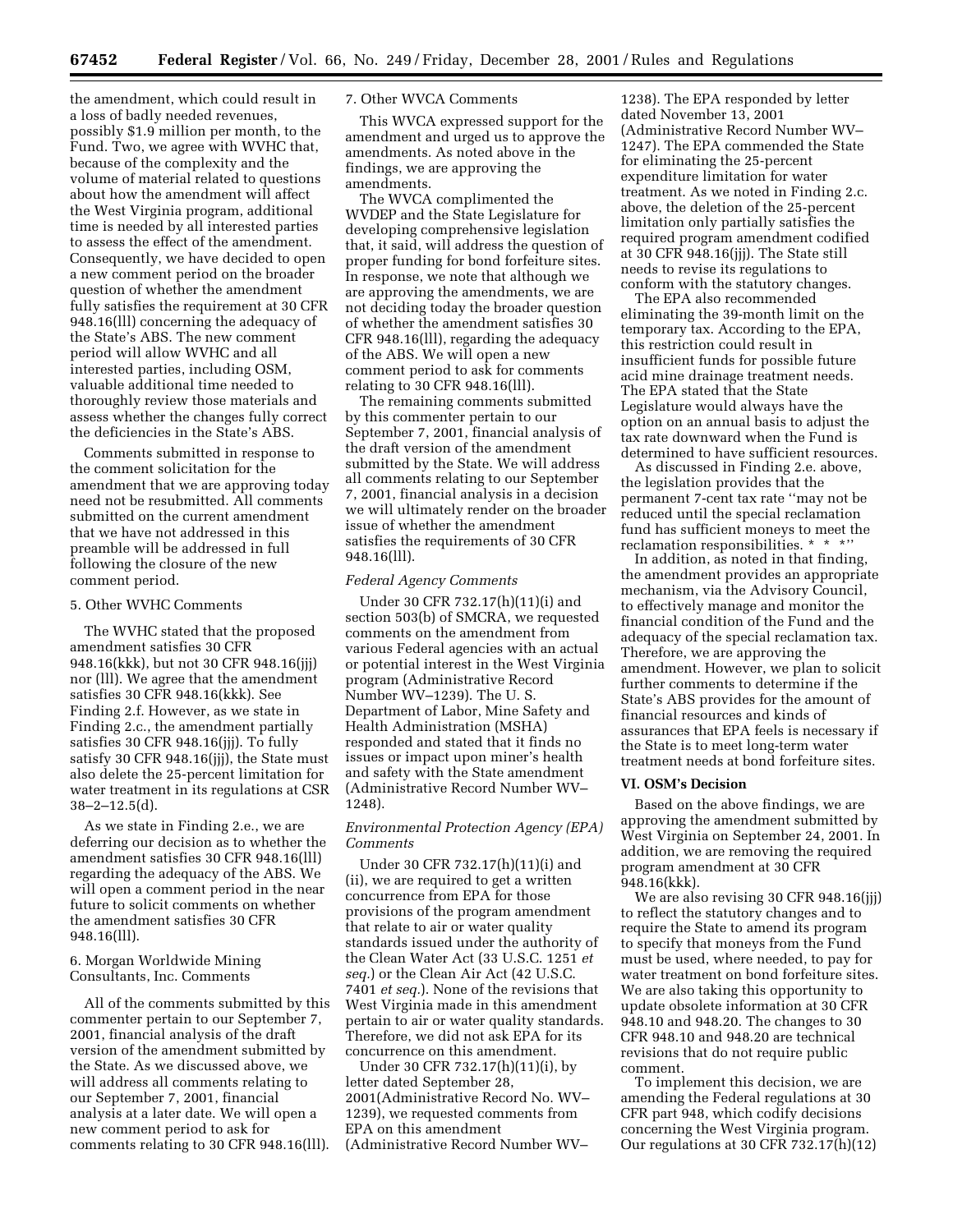specify that all decisions approving or disapproving amendments will be published in the **Federal Register** and that they will be effective upon publication, unless the notice specifies a different date. We are making this final rule effective immediately to expedite the State program amendment process and to assist the State in making its program conform with the Federal standards as required by the Act.

#### **VII. Procedural Determinations**

# *Executive Order 12630—Takings*

This rule does not have takings implications. This determination is based on the analysis performed for the counterpart Federal regulation.

#### *Executive Order 12866—Regulatory Planning and Review*

This rule is exempt from review by the Office of Management and Budget under Executive Order 12866.

# *Executive Order 12988—Civil Justice Reform*

The Department of the Interior has conducted the reviews required by section 3 of Executive Order 12988 and has determined that this rule meets the applicable standards of subsections (a) and (b) of that section. However, these standards are not applicable to the actual language of State regulatory programs and program amendments because each program is drafted and promulgated by a specific State, not by OSM. Under sections 503 and 505 of SMCRA (30 U.S.C. 1253 and 1255) and the Federal regulations at 30 CFR 730.11, 732.15, and 732.17(h)(10), decisions on proposed State regulatory programs and program amendments submitted by the States must be based solely on a determination of whether the submittal is consistent with SMCRA and its implementing Federal regulations and whether the other requirements of 30 CFR parts 730, 731, and 732 have been met.

# *Executive Order 13132—Federalism*

This rule does not have Federalism implications. SMCRA delineates the roles of the Federal and State governments with regard to the regulation of surface coal mining and reclamation operations. One of the purposes of SMCRA is to ''establish a nationwide program to protect society and the environment from the adverse effects of surface coal mining operations.'' Section 503(a)(1) of SMCRA requires that State laws regulating surface coal mining and reclamation operations be ''in accordance with'' the requirements of SMCRA, and section 503(a)(7) requires that State programs contain rules and regulations ''consistent with'' regulations issued by the Secretary pursuant to SMCRA.

# *Executive Order 13211—Regulations That Significantly Affect The Supply, Distribution, or Use of Energy*

On May 18, 2001, the President issued Executive Order 13211 which requires agencies to prepare a Statement of Energy Effects for a rule that is (1) considered significant under Executive Order 12866, and (2) likely to have a significant adverse effect on the supply, distribution, or use of energy. Because this rule is exempt from review under Executive Order 12866 and is not expected to have a significant adverse effect on the supply, distribution, or use of energy, a Statement of Energy Effects is not required.

# *National Environmental Policy Act*

This rule does not require an environmental impact statement because section 702(d) of SMCRA (30 U.S.C. 1292(d)) provides that agency decisions on proposed State regulatory program provisions do not constitute major Federal actions within the meaning of section 102(2)(C) of the National Environmental Policy Act (42 U.S.C. 4332(2)(C)).

# *Paperwork Reduction Act*

This rule does not contain information collection requirements that require approval by OMB under the Paperwork Reduction Act (44 U.S.C. 3507 *et seq.*).

#### *Regulatory Flexibility Act*

The Department of the Interior certifies that this rule will not have a significant economic impact on a substantial number of small entities under the Regulatory Flexibility Act (5 U.S.C. 601 *et seq.*). The State submittal, which is the subject of this rule, is based upon counterpart Federal regulations for which an economic analysis was prepared and certification made that such regulations would not have a significant economic effect upon a substantial number of small entities. In making the determination as to whether this rule would have a significant economic impact, the Department relied upon the data and assumptions for the counterpart Federal regulations.

#### *Small Business Regulatory Enforcement Fairness Act*

This rule is not a major rule under 5 U.S.C. 804(2), the Small Business Regulatory Enforcement Fairness Act. This rule: (a) Does not have an annual effect on the economy of \$100 million;

(b) Will not cause a major increase in costs or prices for consumers, individual industries, Federal, State, or local government agencies, or geographic regions; and (c) Does not have significant adverse effects on competition, employment, investment, productivity, innovation, or the ability of U.S.-based enterprises to compete with foreign-based enterprises. This determination is based upon the fact that the State submittal which is the subject of this rule is based upon counterpart Federal regulations for which an analysis was prepared and a determination made that the Federal regulation was not considered a major rule.

#### *Unfunded Mandates*

This rule will not impose an unfunded mandate on State, local, or tribal governments or the private sector of \$100 million or more in any given year. This determination is based upon the fact that the State submittal, which is the subject of this rule, is based upon counterpart Federal regulations for which an analysis was prepared and a determination made that the Federal regulation did not impose an unfunded mandate.

#### **List of Subjects in 30 CFR Part 948**

Intergovernmental relations, Surface mining, Underground mining.

Dated: December 13, 2001.

# **Tim L. Dieringer,**

*Acting Regional Director, Appalachian Regional Coordinating Center.*

For the reasons set out in the preamble, 30 CFR 948 is amended as set forth below:

#### **PART 948—WEST VIRGINIA**

1. The authority citation for Part 948 continues to read as follows:

**Authority:** 30 U.S.C. 1201 *et seq.*

2. Section 948.10 is revised to read as follows:

# **§ 948.10 State regulatory program approval.**

The West Virginia program, as submitted on March 3, 1980, as clarified on July 16, 1980, and as resubmitted on December 19, 1980, is conditionally approved, effective January 21, 1981. Beginning on that date and continuing until July 11, 1985, the Department of Natural Resources was deemed the regulatory authority in West Virginia for all surface coal mining and reclamation operations and all exploration operations on non-Federal and non-Indian lands. Beginning on July 11, 1985, the Department of Energy was deemed the regulatory authority